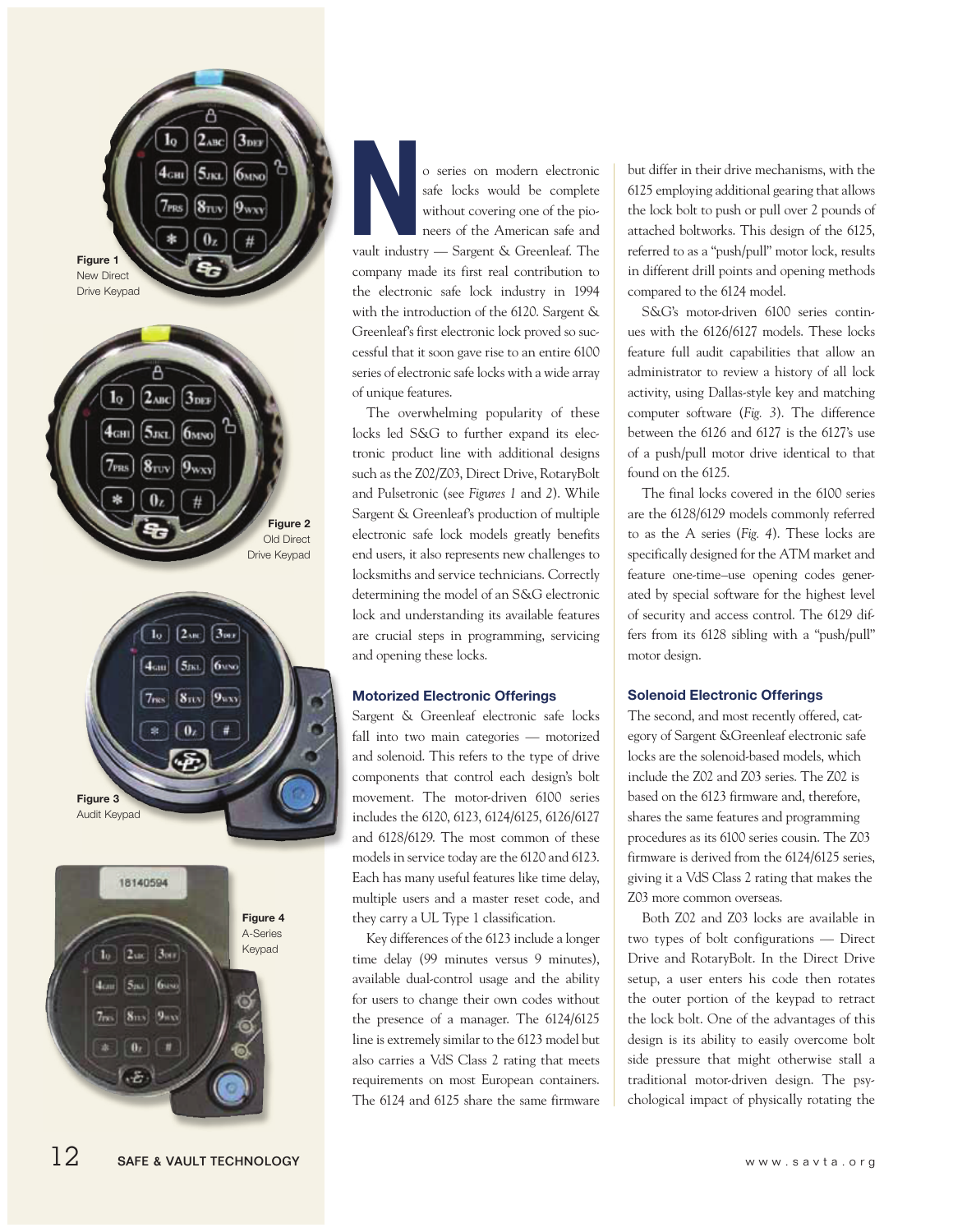keypad to retract the lock bolt — similar to a traditional mechanical lock — is also very appealing to many customers.

By contrast, the RotaryBolt design offers a simplified opening procedure that can be equally appealing. Once the combination is entered, simply turning the handle of the safe causes the RotaryBolt to collapse into the lock case and allows the safe door to be quickly opened without the need for secondary action such as rotating a keypad. S&G RotaryBolts are often referred to as Z-bolts due to their collapsing bolt's unique appearance that resembles the last letter of the English alphabet. From a forced opening perspective, the Z02/Z03 Direct Drive and RotaryBolt designs share the same drill points and troubleshooting procedures.

### **Identification Through Keypads**

With a basic understanding of the different electronic safe lock designs available from Sargent & Greenleaf, it's much easier to correctly identify the various models you encounter in the field. One of the quickest methods to help determine the type of S&G lock on a safe is to examine the keypad. As the only external and readily accessible component of the lock assembly, the keypad can serve as a valuable reference in identifying what's installed behind it. In situations where the lock is nonfunctional and completely unresponsive, the keypad may be one of the only identification tools available to a technician.

Sargent & Greenleaf currently offers seven styles of keypads on its electronic safe locks — the one-battery or EZ-View, the standard two-battery keypad with round buttons, the two-battery 61KP with rectangular buttons, the Direct Drive keypad, the 6130-400 Low-Profile, the Biometric keypad and the new Time Lock keypad (*Fig. 5, 6, 7, 8* and *9*).

Although S&G keypads have a high degree of interchangeability between the available lock models, certain restrictions apply that limit each keypad from being truly

"Correctly determining the model of an S&G electronic lock and understanding its available features are crucial steps in programming, servicing and opening these locks."

universal, and these can be used in lock identification. For example, the Biometric keypad is only compatible with 6120, 6123 and Z02 RotaryBolt lock models. The new Time Lock keypad is only available on 6124, 6125, 6126, 6127 and Z03 RotaryBolt locks.

Direct Drive models of the Z02 and Z03 can be identified by the use of the Direct Drive keypad with its yellow or blue tab located at the 12 o'clock position. (Note: The now obsolete yellow-tab Direct Drive keypads have been replaced by a new, more durable version featuring a blue tab.)

Another easily noticeable feature is the presence of a Dallas-key reader next to the keypad housing that indicates an 6126/6127 Audit lock or an 6128/6129 A series. A-series locks can also frequently be distinguished from 6126/6127 and other S&G electronic locks by the optional silver plate installed behind the keypad, which displays an 8-digit lock ID code for use with the A-series' software.

While certain keypads are limited to specific lock models based on compatibility, general rules and a knowledge of common keypad/lock model pairings can still be applied to help identify Sargent & Greenleaf electronic locks from outside the container. The standard two-battery keypad, for instance, is typically found on 6120, 6123 and Z02/ Z03 RotaryBolt models; it's not available on 6126/6127 Audit locks, 6128/6129 A-Series or Z02/Z03 Direct Drives. The same is also true for the single-battery EZ-View keypad. The two-battery 61KP keypad is fully compatible with all S&G electronic locks other than

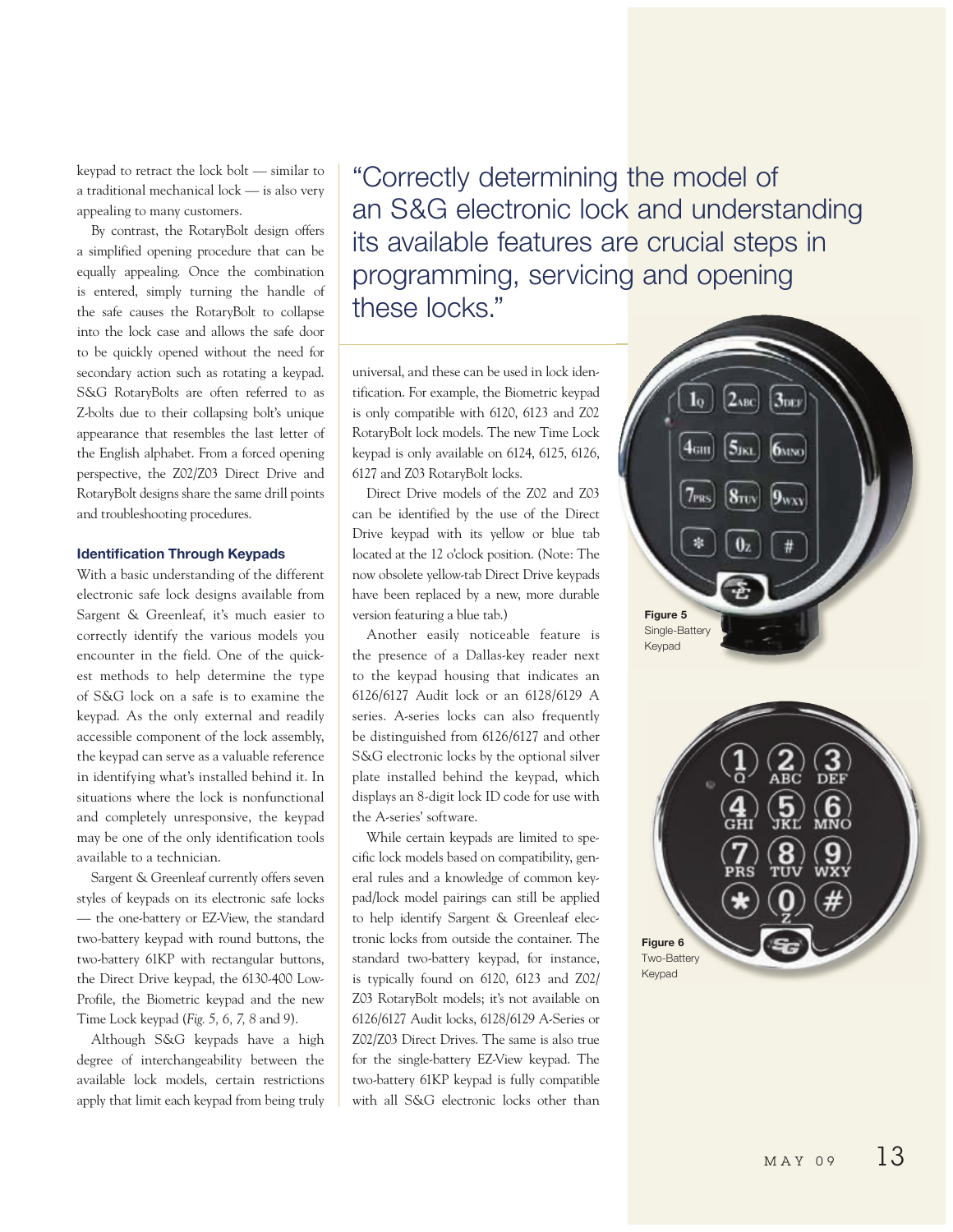



R<sub>1</sub>  $2_{ABC}$  $3_{\rm{DEF}}$  $6MNO$ **Figure 9** Time Lock Keypad

Direct Drives, but it's typically found only on 6124/6125, 6126/6127 and 6128/6129 locks (*Fig. 10*). Z02/Z03 Direct Drive solenoid locks are only paired with Direct Drive keypads and are easily identifiable by the yellow or blue tab on the keypad. The Low-Profile keypad, which is similar in appearance to the Direct Drive but features a black tab and is not compatible with Direct Drive locks or 6126 through 6129-series locks.

## **Clues from Cables**

1

2

Another useful tool in identifying different Sargent & Greenleaf electronic locks is the type and appearance of the keypad cable. Since S&G keypad cables are hard wired into the lock case, they can be used to determine the lock model even in the absence of a keypad or in situations when the lock is unresponsive to keypad input.

Each current 6100-series lock features a gray four-pin ribbon cable that connects the lock body to the keypad. Early 6120s, manufactured until 1996, used four separate wires colored gray, green, red and orange. In 1996 the switch was made to a gray ribbon cable on the 6120 and 6123.

In 2002 these locks were redesigned to incorporate a deadlocking mechanism, and a red band was added to the keypad cable to distinguish these new locks. Locks manufactured prior to 2002 had a solid gray cable without colored banding, and they used a springbolt design.

This 6100 series revision is of particular importance to safe technicians because it requires a different forced opening procedure. Older, springbolt-style 6120/6123 locks — often referred to as Version 1 — can be opened by drilling for the lock bolt and probing the bolt into the lock case. The addition of a deadlocking mechanism on the newer, red-banded locks renders this straightforward opening method obsolete.

# **Identifying an S&G Electronic Lock in 2 Easy Steps**

| Press * 8 #, listen for lock response/beep pattern    |                                                               |
|-------------------------------------------------------|---------------------------------------------------------------|
| <b>Responses:</b>                                     |                                                               |
| 6120:                                                 | no response, or single low beep, or 2 low beeps               |
| 6121:                                                 | 1 low beep, 1 high beep                                       |
| 6123 or Z02:                                          | 1 low beep, 3 high beeps, or 1 low, 3 high, 1                 |
|                                                       | low, or 1 low, 3 high, 2 low                                  |
| 6124–6129, Z03: long, steady error tone; go to Step 2 |                                                               |
|                                                       |                                                               |
| Press 4 3 *, listen for lock response/beep pattern    |                                                               |
| <b>Responses:</b>                                     |                                                               |
|                                                       | <b>6124 single-user:</b> 4 high-pitch beeps, 1 low-pitch beep |
| 6124 multi-user: 4 high, 2 low                        |                                                               |
| 6124 dual-control: 4 high, 3 low                      |                                                               |
| 6125 single-user: 5 high, 1 low                       |                                                               |
| 6125 multi-user*: $5$ high, 2 low                     |                                                               |
| 6125 dual-control*: 5 high, 3 low                     |                                                               |
| 6126 Audit lock:                                      | 4 high, 2 low, 4 high                                         |
|                                                       | <b>6127 Audit lock*:</b> 5 high, 2 low, 4 high                |
| 6128 A series: $4$ high, $4$ low                      |                                                               |
| 6129 A series <sup>*</sup> : 5 high, 4 low            |                                                               |
| * Push/Pull motor lock                                |                                                               |